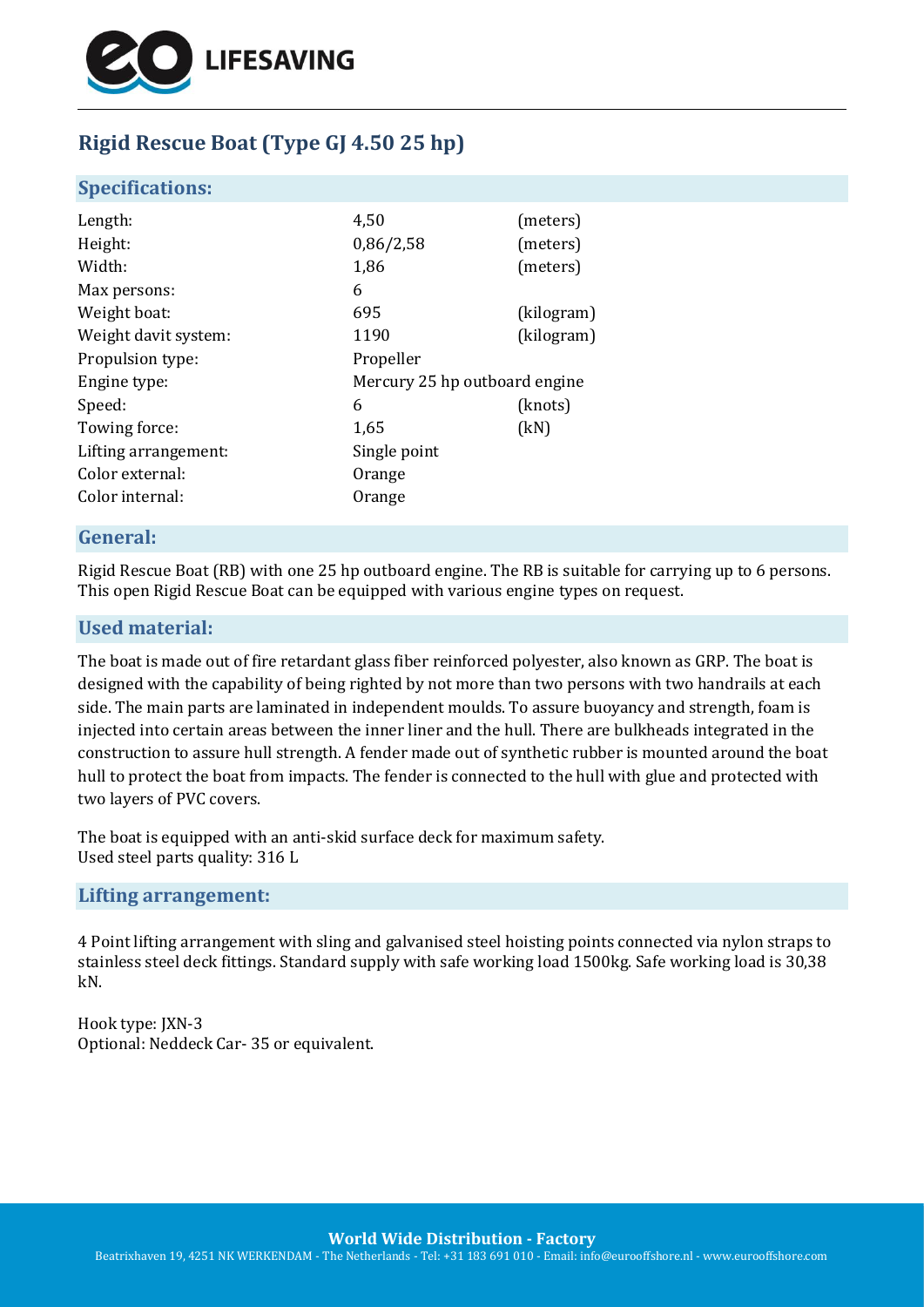

# **Engine specifications:**

The GJ4.50 25hp is equipped with one Mercury 25hp outboard engine or equivalent. The engine meets the requirements of 1996 amendments to SOLAS 1974 and LSA Code. Classification Society also approves the engines installed.

Model: Mercury 25 hp 2-stroke Power: 18,40 kW Fuel: Gasoline Fuel capacity: 50 ltr. Starting method: Manual operating

### **Fuel:**

There is sufficient fuel for 4 hours operation at a speed of 6 knots.

### **Propeller:**

There is a propeller protection guard installed.

# **Equipment:**

The equipment required by LSA regulation is provided. The painter release hook is fitted at the bow, buoyant lifelines and grips are fitted on both sides.

# **Equipment (electrical):**

The boat is equipped with various electrical equipment, which are all controllable by a battery switch panel near stern. Standard supply is a 42V battery charger, charging the two independent 12V batteries.

- Position indicating light for stern light / SB PS light
- Handheld search light
- Compass
- One extra battery

Electric equipment is according to IP 56 standard.

# **Operation:**

The main operation of the boat is carried out from the manual operated handle of the engine fitted at the stern. The following equipment is fitted on the console:

- Cable steering
- Hand held search light
- Compass
- Painter release device
- Position light
- SOLAS rescue equipment set

**World Wide Distribution - Factory**